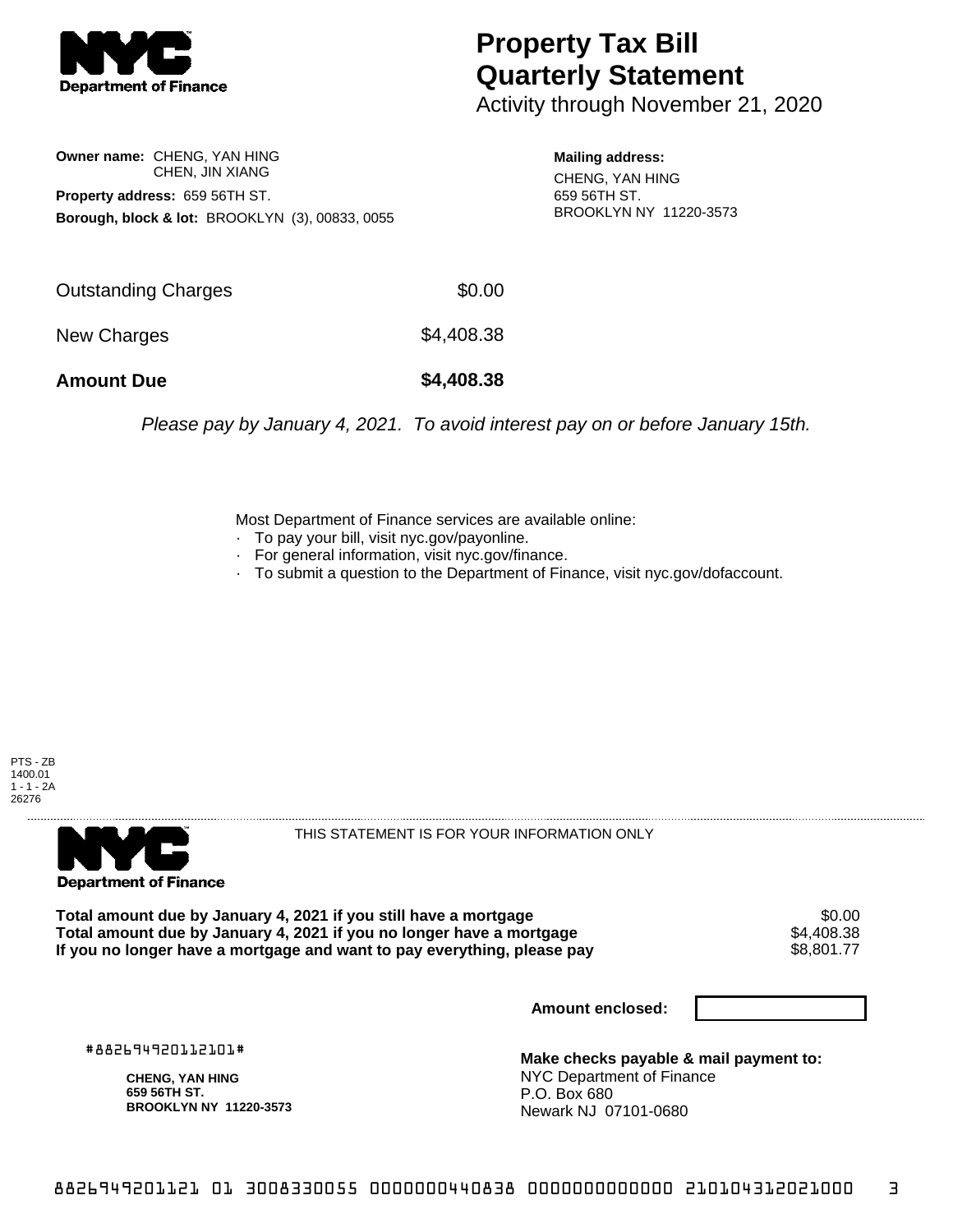

| <b>Billing Summary</b>                                                     | <b>Activity Date Due Date</b> |                      | Amount       |
|----------------------------------------------------------------------------|-------------------------------|----------------------|--------------|
| Outstanding charges including interest and payments                        |                               |                      | \$0.00       |
| Finance-Property Tax                                                       |                               | 01/01/2021           | \$4,558.98   |
| Adopted Tax Rate                                                           |                               |                      | $$-150.60$   |
| <b>Total amount due</b>                                                    |                               |                      | \$4,408.38   |
| <b>Tax Year Charges Remaining</b>                                          | <b>Activity Date</b>          | <b>Due Date</b>      | Amount       |
| Finance-Property Tax                                                       |                               | 04/01/2021           | \$4,558.98   |
| Adopted Tax Rate                                                           |                               |                      | $$-150.60$   |
| Total tax year charges remaining                                           |                               |                      | \$4,408.38   |
| If you pay everything you owe by January 4, 2021, you would save:          |                               |                      | \$14.99      |
| How We Calculated Your Property Tax For July 1, 2020 Through June 30, 2021 |                               |                      |              |
|                                                                            |                               | Overall              |              |
| Tax class 2A - 4-6 Unit Residential Rental Bldg                            |                               | <b>Tax Rate</b>      |              |
| Original tax rate billed                                                   |                               | 12.4730%             |              |
| New Tax rate                                                               |                               | 12.2670%             |              |
| Estimated Market Value \$922,000                                           |                               |                      |              |
|                                                                            |                               |                      | <b>Taxes</b> |
| <b>Billable Assessed Value</b>                                             |                               | \$146,203            |              |
| <b>Taxable Value</b>                                                       |                               | \$146,203 x 12.2670% |              |
| <b>Tax Before Abatements and STAR</b>                                      |                               | \$17,934.72          | \$17,934.72  |
| Annual property tax                                                        |                               |                      | \$17,934.72  |
| Original property tax billed in June 2020                                  |                               |                      | \$18,235.92  |
| <b>Change In Property Tax Bill Based On New Tax Rate</b>                   |                               |                      | $$-301.20$   |

**NEW LAW:** To learn about Local Law 147, which requires residential buildings with three or more units to create a policy on smoking and share it with current and prospective tenants, visit www.nyc.gov/health/tobaccocontrol.

Please call 311 to speak to a representative to make a property tax payment by telephone.

## **Home banking payment instructions:**

- 1. **Log** into your bank or online bill pay website.
- 2. **Add** the new payee: NYC DOF Property Tax. Enter your account number, which is your boro, block and lot, as it appears here: 3-00833-0055 . You may also need to enter the address for the Department of Finance. The address is P.O. Box 680, Newark NJ 07101-0680.
- 3. **Schedule** your online payment using your checking or savings account.

## **Did Your Mailing Address Change?**

If so, please visit us at **nyc.gov/changemailingaddress** or call **311.**

When you provide a check as payment, you authorize us either to use information from your check to make a one-time electronic fund transfer from your account or to process the payment as a check transaction.